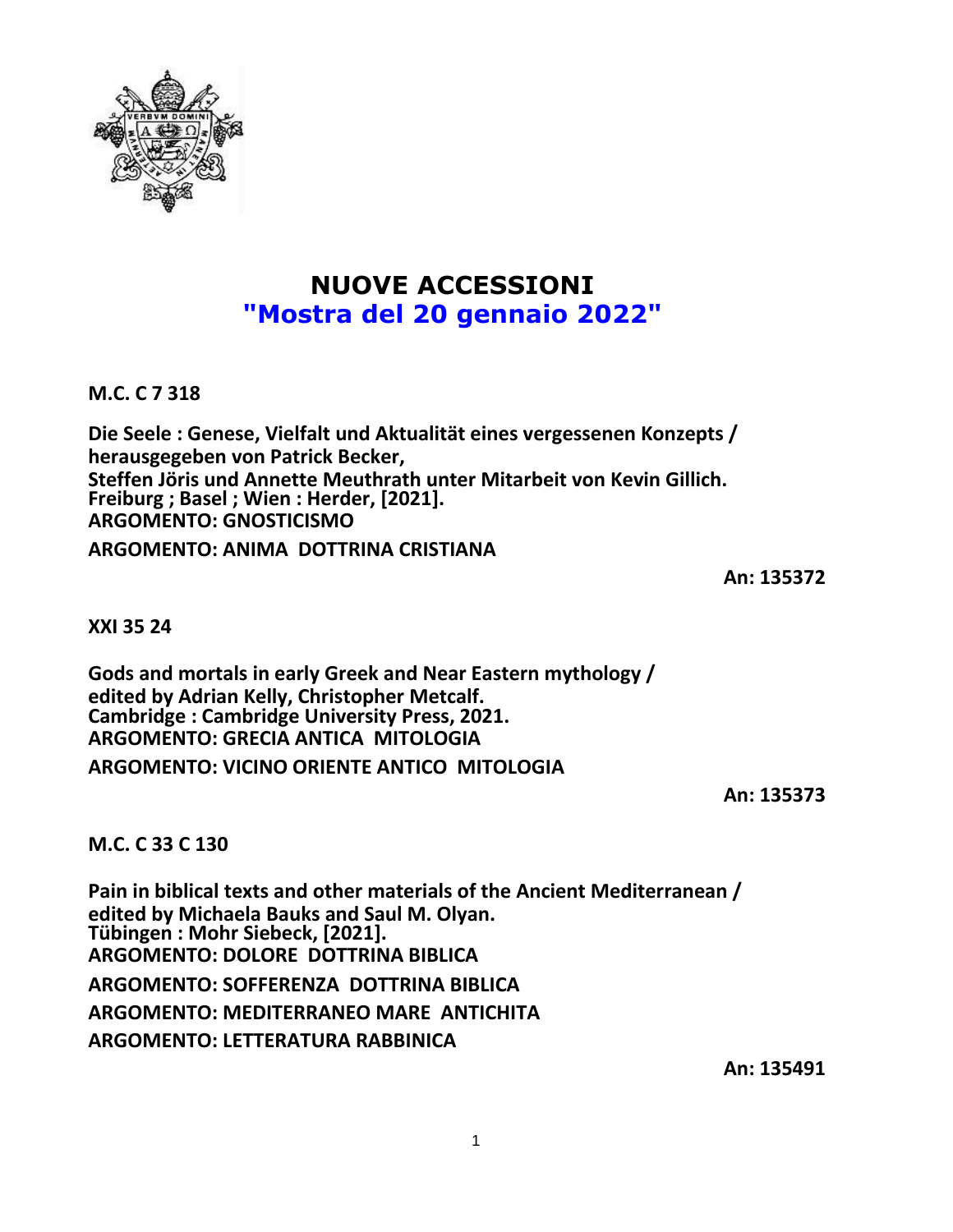## **XXXVI 64 A 14**

**Syriac Christian culture : beginnings to renaissance / Aaron Michael Butts and Robin Darling Young, editors. Washington, D.C. : The Catholic University of America Press, [2020]. ARGOMENTO: CHIESA PRIMITIVA STORIA 30 600 DC ARGOMENTO: CHIESA PRIMITIVA STORIA 600 1500 DC ARGOMENTO: SIRIA CHIESA STORIA**

**An: 135442**

**XII 45 60**

**Ashton, John, 1931-2016. Discovering John : essays by John Ashton / John Ashton ; edited by Christopher Rowland and Catrin H. Williams. Eugene, Oregon : Cascade Books, [2020]. ARGOMENTO: BIBLIA NT JOANNES INTERPRETAZIONE INGLESE 2001**

**An: 135443**

**IUD X A 1 26**

**Cohen, Mordechai Z., 1964-. Rashi, biblical interpretation, and Latin learning in medieval Europe : a new perspective on an exegetical revolution / Mordechai Z. Cohen. Cambridge : Cambridge University Press, 2021. ARGOMENTO: RASHI 1040 1105 ARGOMENTO: BIBLIA VT COMMENTI RABBINICI MEDIEVALI**

**An: 135381**

**A.P. 29 A 553**

**Cole, Daniel M. I., 1981-. Isaiah's servant in Paul : the hermeneutics and ethics of Paul's use of Isaiah 49-54 / Daniel M.I. Cole. Tübingen : Mohr Siebeck, [2021]. ARGOMENTO: BIBLIA NT RELAZIONE CON VT ARGOMENTO: BIBLIA VT ISAIAS 49 54 ARGOMENTO: BIBLIA VT ISAIAS INTERPRETAZIONE INGLESE ARGOMENTO: BIBLIA NT PAULI EPISTOLAE ANALISI**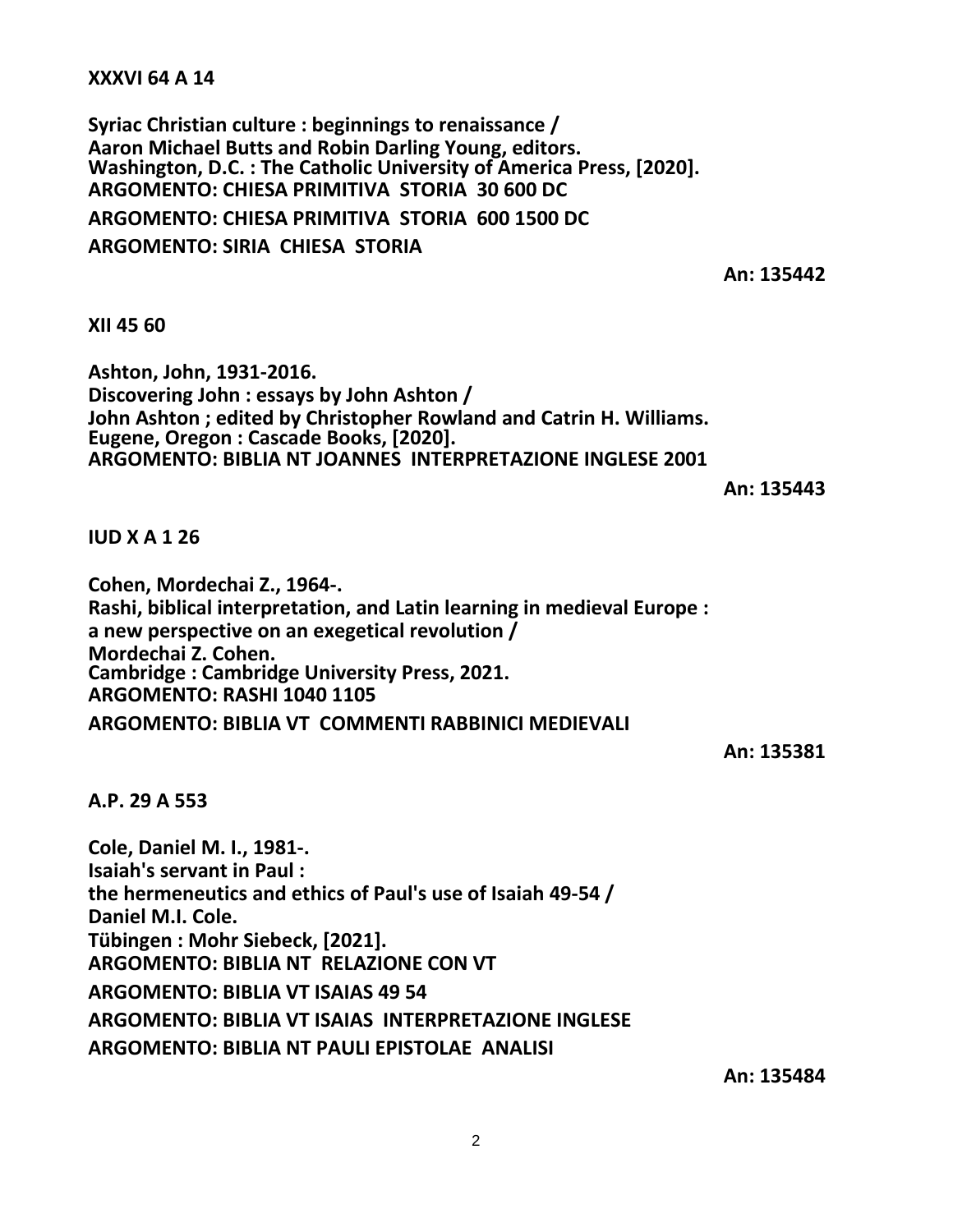**XXV 100 20**

**Excavating the extra-ordinary: challenges & merits of working with small finds, (2019 : Magonza). Excavating the extra-ordinary : challenges & merits of working with small finds : proceedings of the international Egyptological workshop at Johannes Gutenberg-University Mainz, 8-9 April 2019 / Andrea Kilian, Monika Zöller-Engelhardt (eds). Heidelberg : Propylaeum, [2021]. ARGOMENTO: EGITTO ANTICO ARCHEOLOGIA SCAVI ARGOMENTO: EGITTO ANTICO STUDI**

**An: 135416**

**XXIII 102 2931 Haarlem, Willem van, 1954-. Temple deposits in early dynastic Egypt : the case of Tell Ibrahim Awad / Willem van Haarlem. Oxford : BAR, 2019. ARGOMENTO: EGITTO ANTICO TEMPLI ARGOMENTO: EGITTO ANTICO RELIGIONE RITUALI ARGOMENTO: TELL IBRAHIM AWAD EGITTO**

**An: 135311**

**M.C. C 35 A 66**

**Heilmann, Jan, 1984-. Lesen in Antike und frühem Christentum : Kulturgeschichtliche, philologische sowie kognitionswissenschaftliche Perspektiven und deren Bedeutung für die neutestamentliche Exegese / Jan Heilmann. Tübingen : Narr Francke Attempto, [2021]. ARGOMENTO: BIBLIA NT ESEGESI TEDESCO ARGOMENTO: CRISTIANESIMO E CULTURA**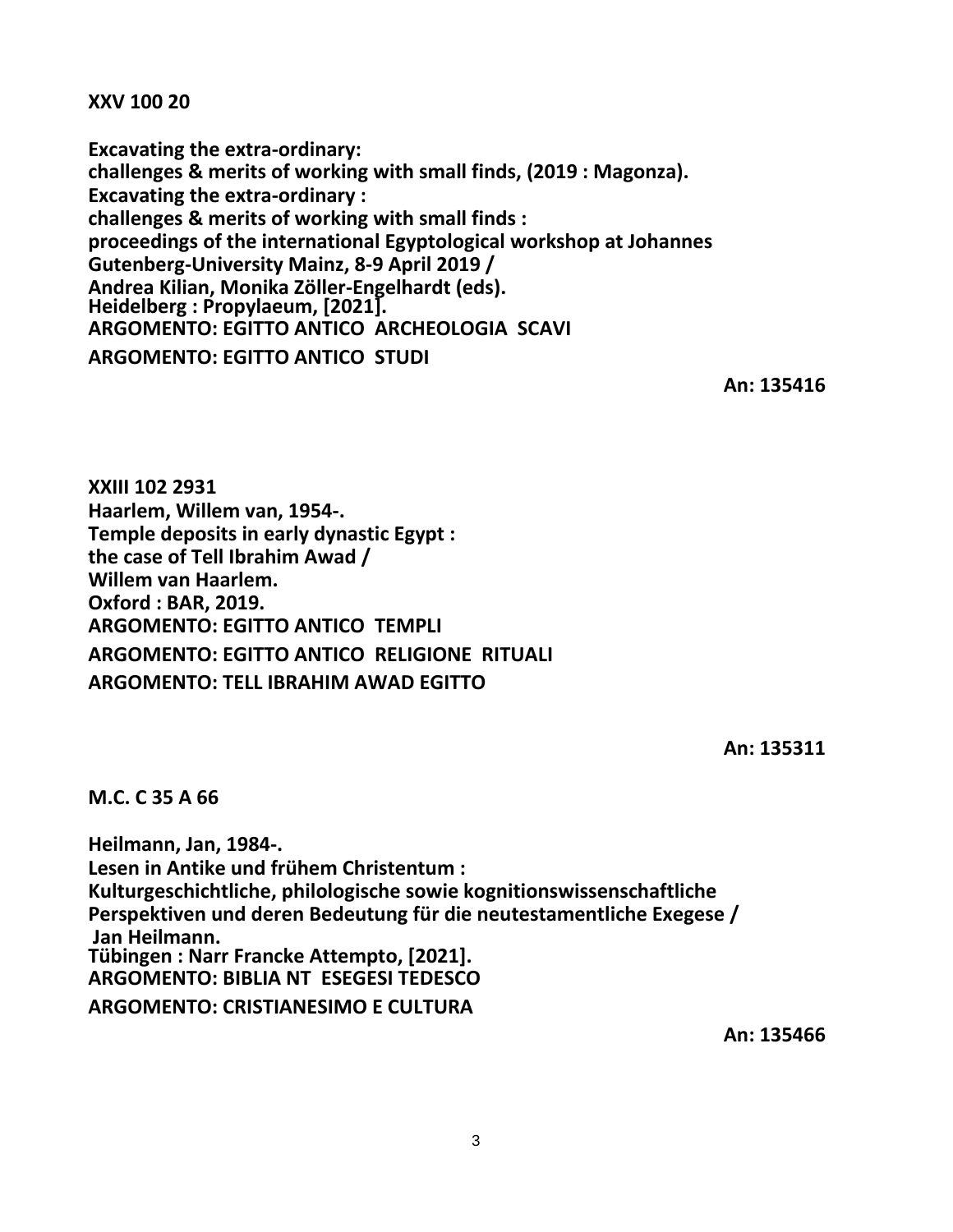**XXIII 24 58**

**Juhász, Emérico Vicente. Pinturas y grafitos. Basílica de la Natividad en Belén / Emérico Vicente Juhász ; introducción y edición a cargo de Michele Bacci. Milano : Edizioni Terra Santa, [2021]. ARGOMENTO: ARTE CRISTIANA ARGOMENTO: BETLEMME ARCHITETTURA ARGOMENTO: BASILICA DELLA NATIVITA BETLEMME**

**An: 135498**

**M.C. C 28 A 73**

**Kessler, Rainer, 1944-. Leben und Handeln in der Gesellschaft : Studien zur Sozialgeschichte Israels und Ethik des Alten Testaments / Rainer Kessler. Stuttgart : KBW Bibelwerk, [2021]. ARGOMENTO: BIBLIA VT ETICA ARGOMENTO: ISRAELE ANTICO SOCIOLOGIA ARGOMENTO: EBREI SOCIOLOGIA**

**An: 135441**

**XVII 92 B 97**

**Lukács, Ottilia. Sabbath in the making : a study of the inner-biblical interpretation of the Sabbath commandment / Ottilia Lukács. Leuven ; Paris ; Bristol, CT : Peeters, 2020. ARGOMENTO: BIBLIA VT EZECHIEL INTERPRETAZIONE INGLESE ARGOMENTO: SABBATH**

**An: 135307**

**XV 50 26**

**McFadden, Kevin W., 1980-. Faith in the Son of God : the place of Christ-oriented faith within Pauline theology / Kevin W. McFadden ; foreword by Robert W. Yarbrough. Wheaton, Illinois : Crossway, [2021]. ARGOMENTO: GESU CRISTO FIGLIO DI DIO ARGOMENTO: BIBLIA NT PAULI EPISTOLAE TEOLOGIA INTERPRETAZIONE INGLESE ARGOMENTO: PAOLO APOSTOLO FEDE**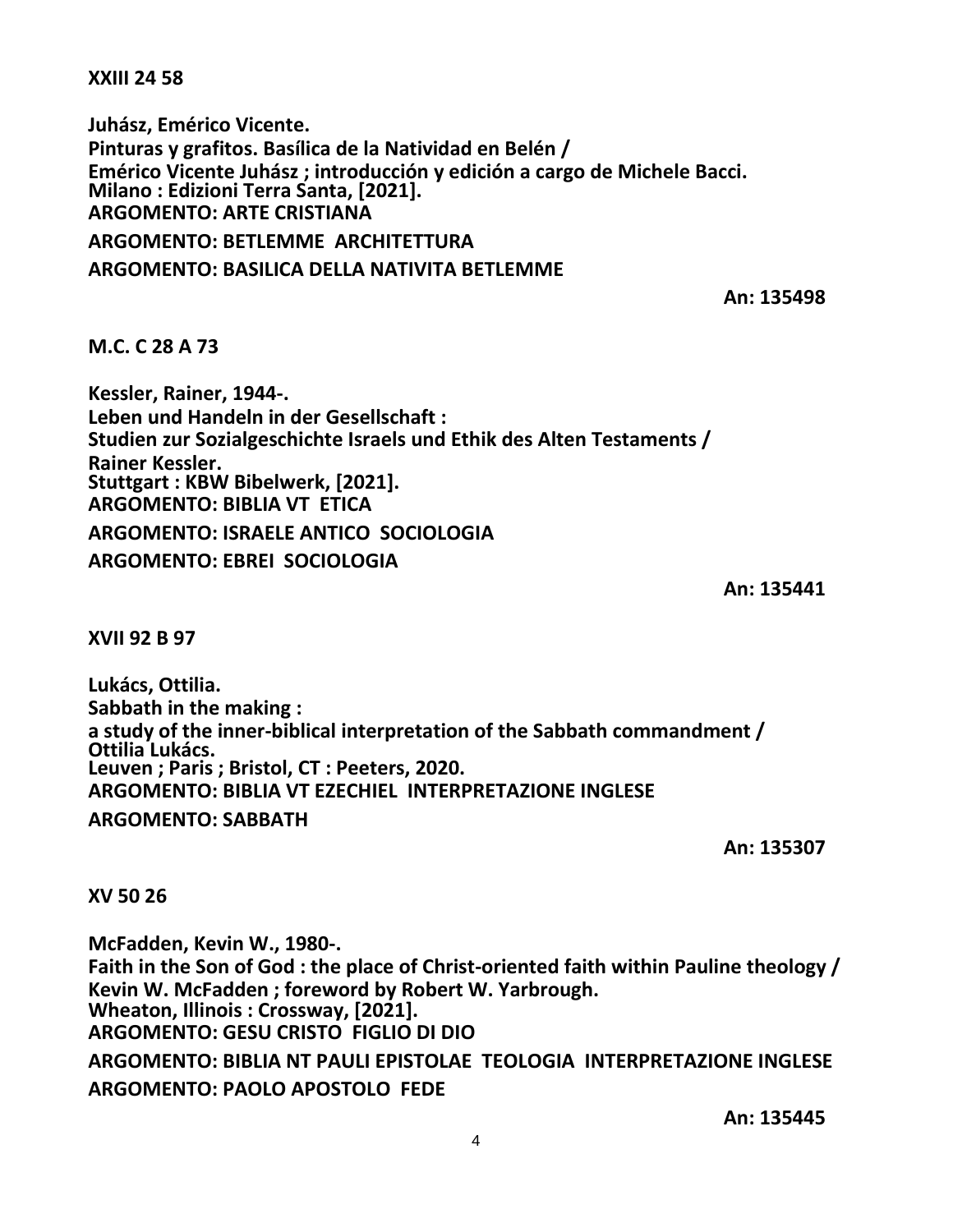**M.C. P 9 28**

**Meynet, Roland, S.I., 1939-. Traité de rhétorique biblique / Roland Meynet. Leuven ; Paris ; Bristol, CT : Peeters, 2021. ARGOMENTO: BIBLIA RETORICA**

**An: 135358**

**XXIII 48 16.14**

**Montanari, Daria. Le armi in metallo nel Levante meridionale nel Bronzo Antico : tecnologia, tipologia, contesti e cronologia / Daria Montanari. Roma : La Sapienza Expedition to Palestine & Jordan, 2020. ARGOMENTO: VICINO ORIENTE ANTICO ARMI ARGOMENTO: VICINO ORIENTE ANTICO ARCHEOLOGIA**

**An: 135298**

**M.C. L 16 90**

**Priotto, Michelangelo, sacerdote, 1945-. L'itinerario geografico-teologico dei patriarchi di Israele (Gen 11-50) / Michelangelo Priotto. Milano : Edizioni Terra Santa, [2021]. ARGOMENTO: BIBLIA VT GENESIS 11 50 ARGOMENTO: BIBLIA VT GENESIS INTERPRETAZIONE ITALIANO ARGOMENTO: PATRIARCHI STORIA**

**An: 135496**

**XVII 92 B 98**

**Spoelstra, Joshua Joel. Life preservation in Genesis and Exodus: an exegetical study of the Tēbâ of Noah and Moses/ Joshua Joel Spoelstra. Leuven ; Paris ; Bristol, CT : Peeters, 2020. ARGOMENTO: ALLEANZA DI NOE ARGOMENTO: DILUVIO UNIVERSALE ARGOMENTO: BIBLIA VT GENESIS 6 9 ARGOMENTO: BIBLIA VT EXODUS 2 ARGOMENTO: BIBLIA VT GENESIS INTERPRETAZIONE INGLESE ARGOMENTO: BIBLIA VT EXODUS INTERPRETAZIONE INGLESE**